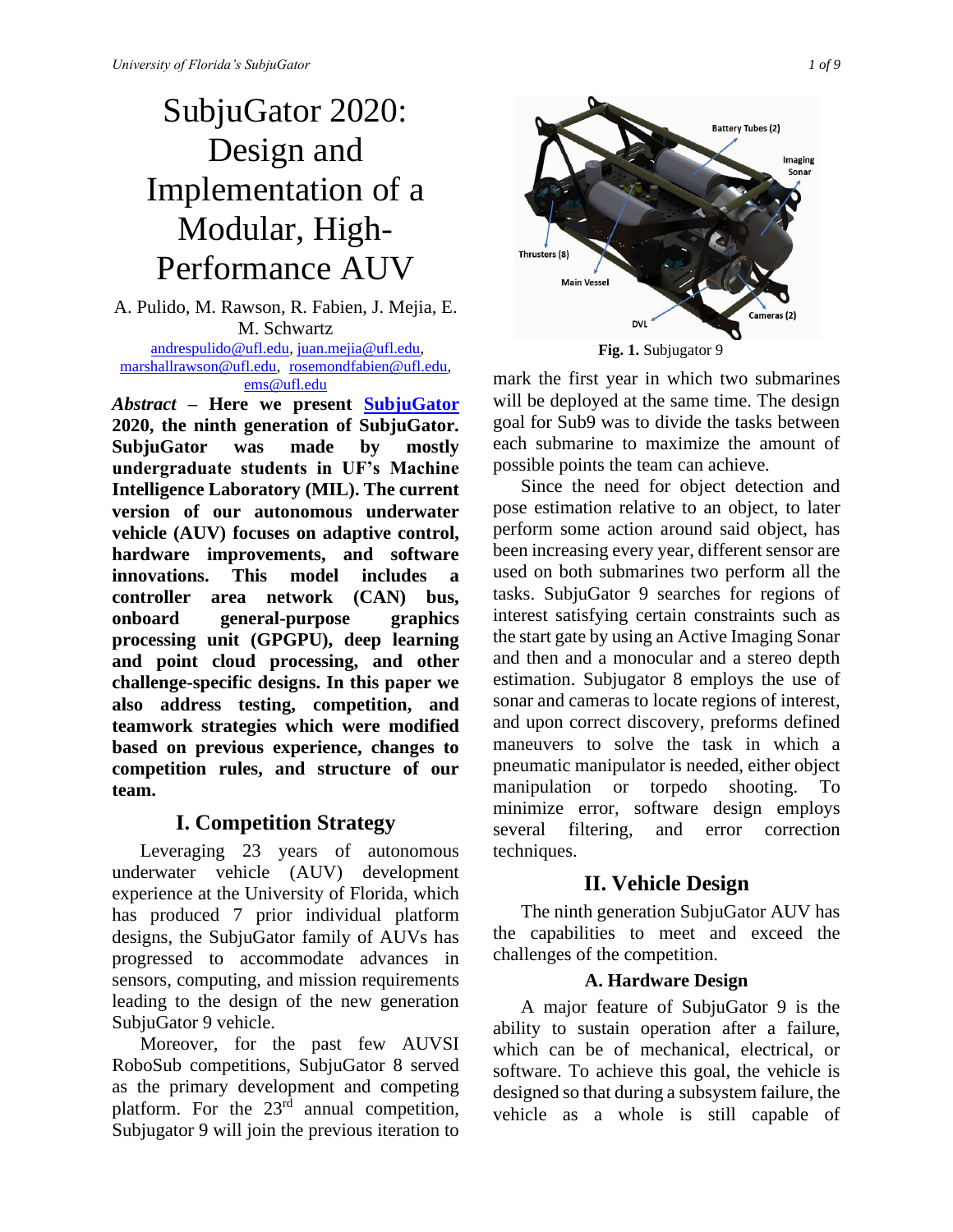completing a task, or at the very least, safely returning to a recovery point to be removed from the environment. As an example, the redundant eight thruster design allows for the vehicle to maintain full six degrees of freedom control if on-board software detects a thruster failure.

Design for fault tolerance also motivates a modular system structure, with each module performing specific tasks while communicating with other modules' systems.

To unify the different modules into a durable, light weight, and modular platform, a chassis was constructed from anodized Aluminum sheet metal sections which are bent to increase rigidity and durability of the system. The central plate or "Spline" provides most of the modular system attachment points while a set of carbon fiber tubes at the top and bottom provide system attachments for mounts designed for Subjugator 8. This structure provides several key features:

- Protection of the pressure vessels and external sensors from collision
- Thruster mounts farther away from the center of mass for improved orientation control
- Versatile mounting space for new auxiliary devices, additional vessels, sensors, etc.
- A sturdy support structure for handling and seating the platform on land

#### **B. Electronics System**

Subjugator 9 consists of a robust set of industry standard as well as student designed electronic components. The heart of the electronic system features the main processing unit which incorporates a Jetson NVIDIA and NUC CPU. With the combined efforts of these devices, Subjugator 9 is capable of processing at high bandwidths while having the flexibility to interface with many devices.

Peripheral to the main processing unit is a whole suite of devices to aid in navigation, cooling, safety, and communication. The cooling system includes fans and a water pump with appropriate heat sinks to keep Subjugator 9 running at optimal thermal efficiency. The navigation system includes a doppler velocity log and inertial measurement unit. The communication system has both inter and intra communication mechanisms. The Tether allows an ethernet interface that is leveraged when a hard-wired connection with Subjugator 9 is necessary, such as testing. The Acoustic modem allows the robot to wirelessly communicate with other aquatic devices. This is a crucial aspect in the system because it will facilitate inter-robot communication in the future.

The safety system incorporates both battery monitoring and emergency shut-off components. The battery monitoring module is one of the student-designed circuit boards that allows Subjugator 9 to monitor power consumption. This is important when deciding when to safely change batteries on the robot. Furthermore, the thrust/kill board is another student designed board that allows the robot to control thrusters as well as cut power to them, creating a safe shut-down feature. If all else fails, there is also a manual shut-off feature that can be triggered by placing a magnet on the appropriate location of the vehicle; thereby cutting power to the thrusters. This action is facilitated by hall-effect sensors and relays.

Other student designed boards include a power merge board, servo controller, and system status board. The power merge board safely combines the power of two 24 V batteries to create one 24 V power source that is routed throughout the rest of the system. The servo controller allows the robot to take on a myriad of servos, of varying power, and command them with utmost controllability. The system status board provides real-time diagnostics of Subjugator 9 through CAN and wireless interfaces.

The remaining components of the Electrical system include other commercial off the shelf products. The power system consists of two 24 V Lipo batteries with safety several relays connecting to eight Blue Robotics T200 thrusters and the power merge board mentioned above. The system also includes an Imaging Sonar that is a Sylphase designed device that gives the vehicle the capacity to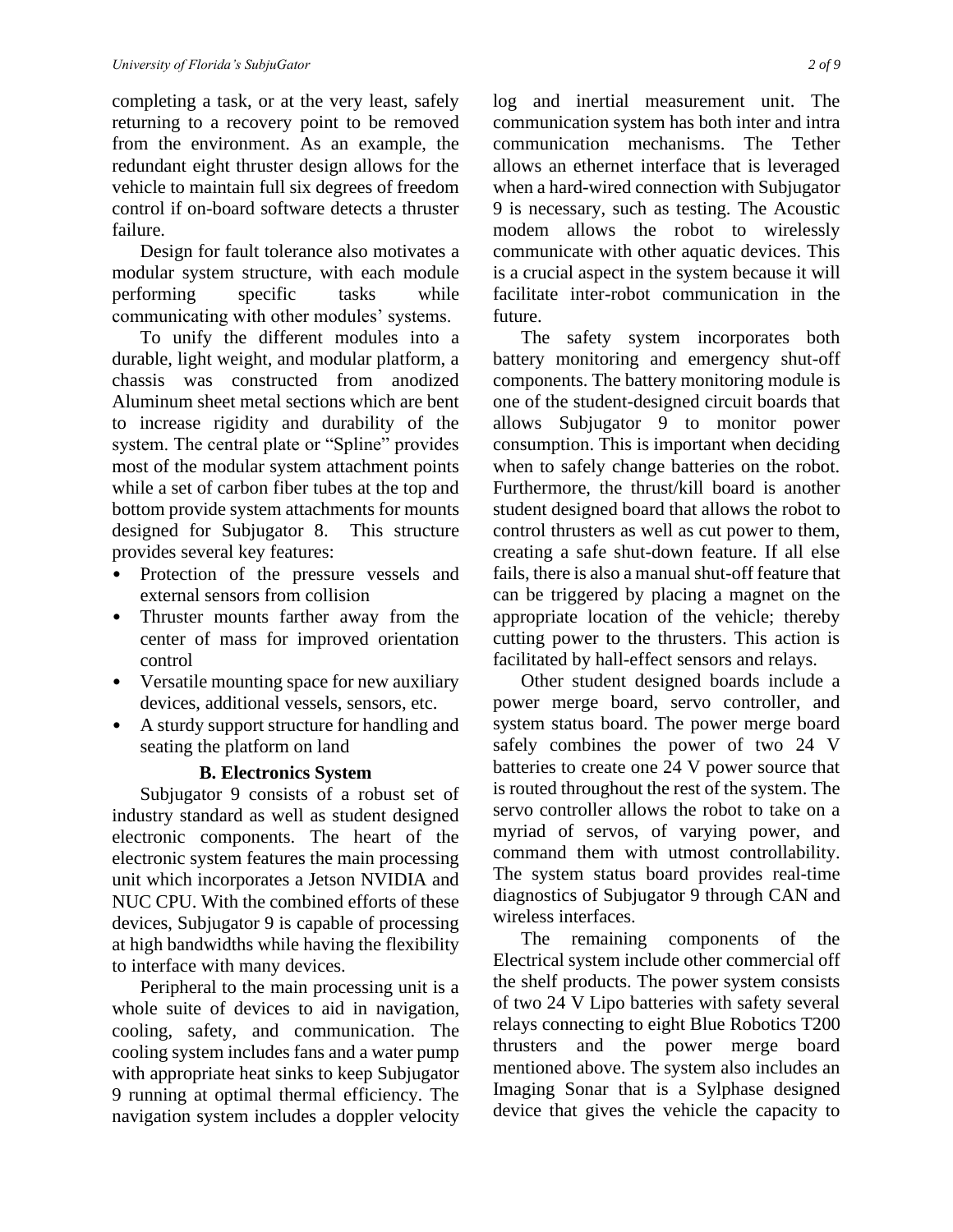accurately track a point source of sound in an aquatic environment.

There are several other components throughout the electrical system which include, but are not limited to, cameras, electronic speed controls, and pressure sensors. A comprehensive visual of the Subjugator 9 Electrical System is shown in Fig. 2.



Fig. 2: Electrical Architecture

#### **C. Software Design**

SubjuGator 9's software stack is built on the Robot Operating System (ROS) Kinetic. After RoboSub 2013, MIL made (and continued to make) our repositories public in hopes that other projects would make use of them. We provide tutorials and documentation for all parts of the code, to aid future members and further encourage external use. Our ROS Teledyne Blueview Driver, along with the rest the software is open-sourced, and available on  $G$ itHub<sup>1</sup>.

#### **1. State Estimator**

The state estimator uses an inertial navigation system (INS) and an unscented Kalman filter. The INS integrates inertial measurements from the IMU, producing an orientation, velocity, and position prediction. Due to noise and unmodeled errors in the inertial sensors, the INS prediction rapidly accumulates error. The Kalman filter estimates the state by comparing the output of the INS prediction against the reference sensors, which are a magnetometer, depth sensor, and Doppler Velocity Log (DVL). By correcting the INS

using the errors estimated by the filter, the vehicle maintains an accurate estimate of its state.

## **2. Trajectory Generator and Controller**

The trajectory generator and controller work together to move the vehicle to its desired waypoint. The trajectory generator is based on a nonlinear filter that produces 3rd-order continuous trajectories given vehicle constraints on velocity, acceleration, and jerk [3]. The constraints can be adjusted on each vehicle DOF, potentially being asymmetric. The generator can be issued any series of position and/or velocity waypoints, allowing greater flexibility of commanded inputs, while guaranteeing a continuous output and remaining within vehicle constraints.

The controller is responsible for keeping the vehicle on the trajectory and correcting for disturbances such as drag and thruster variation. Our trajectory tracking controller implements a proportional-integral-derivative (PID) controller with feed-forward velocity and acceleration terms to anticipate drag and buoyancy.

## **3. Mission Planner**

The vehicle's mission planner is responsible for high level autonomy and completing the competition tasks. It is implemented using a Python coroutine library and custom ROS client library (txROS) to enable writing simple procedural code that can asynchronously run tasks with timeouts, wait for messages, send goals, etc., thus enabling a hierarchical mission structure that can concisely describe high level behaviors, such as commanding waypoints and performing visual feedback.

## **4. Vision Processing**

Traditional techniques, namely image segmentation via adaptive thresholding followed by contour analysis, are used to find many of the competition elements.

Deep neural networks are also used to assist traditional computer vision techniques. In particular, the architecture known as *Faster Regions with Convolutional Neural Networks*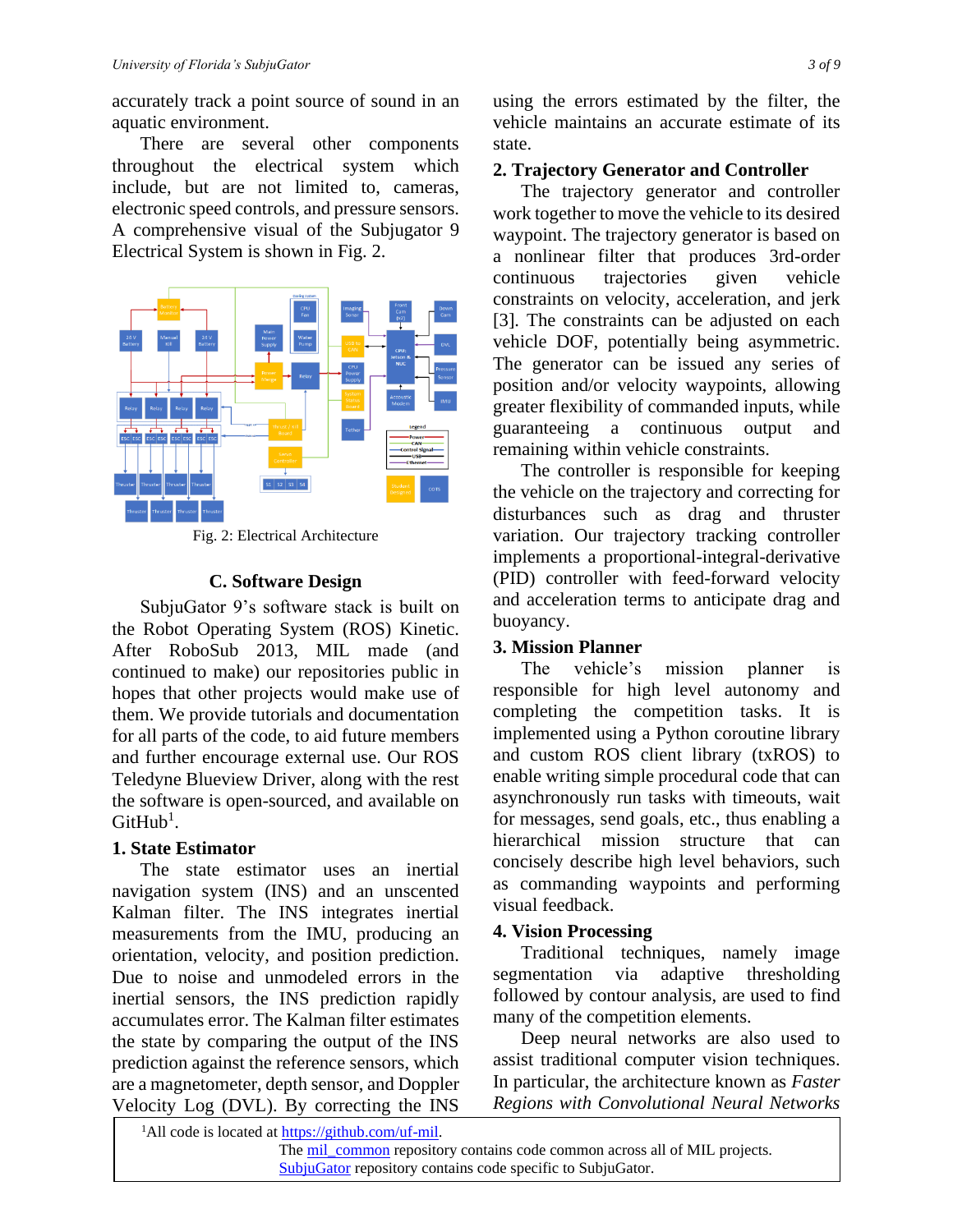(Faster RCNN) [4] is used, which is trained by using transfer learning and with the inception v2 model [5]. After the feedforward step, Faster RCNN returns regions of interests (ROI), which are then passed through traditional computer vision techniques for further verification and segmentation. The training data is labelled by the team using a collaborative labeling tool for machine learning: LabelBox.

After segmentation, the three-dimensional pose of the object is estimated by using a priori knowledge of either the distance or the size of the object; by using multiple observation points and a least squares cost function; or by processing a 3-D point cloud either from a stereo camera system or imaging sonar. Additionally, this year, by modeling object motion, a dynamic scene can be reconstructed by an unsupervised learning technique [6] which enables monocular depth predication and serves as an initial guess for object pose prediction. Using one Point Grey Chameleon camera and one e-con See3CAM CU20, we generate robust 3-D information of our world when operating in favorable conditions. Internal camera calibration and distortion parameters are obtained using [7].

#### **5. Imaging Sonar Processing**

A ROS Driver was developed to abstract the closed-source Blueview Software Development Kit (SDK), enabling ROS to communicate with the Teledyne Blueview P900-130. The driver produces images along with range profiles in ROS.

Due to the nature of acoustics, error and noise is prevalent, leading to the development and adaptations of filtering algorithms. Using the returned ranges and the estimated SubjuGator pose, a 3-D point cloud is constructed, populating the world-frame over time. Statistical outlier removal is used to remove noise from the constructed point cloud. The resulting filtered point cloud is then examined for clusters, with parameters such as maximum and minimum size. After clustering points into objects, higher-level mission software can interpret and react to 3-D position estimates and size. Moreover, with the presence of a global filtered point cloud, tasks such as obstacle avoidance using Oct-tree representation for occupancy grids along with correcting for global state drift with simultaneous localization and mapping (SLAM) become possible.

## **III. Experimental Results**

Due to limitations imposed by physical distancing, mechanical design and manufacturing planning for the new submarine was prioritized to start the manufacturing process (following social distancing protocols) as soon as access to the laboratory is granted. Software has been tested against recorded data from previous pool testing, while missions were simulated with the seamlessly integrated Gazebo Simulator (Fig. 3).



**Fig. 3.** Subjugator 9 simulated in Gazebo

Additionally, using video conference tools, the team met once a week to discuss ideas, designs, and algorithms. Faculty advisors were able to provide recommendations and feedback of the team's progress once a month. Overall, due to proactive decisions and discussions, along with prioritization, communication, and planning, the team was able to effectively balance remote design, software testing and online coursework.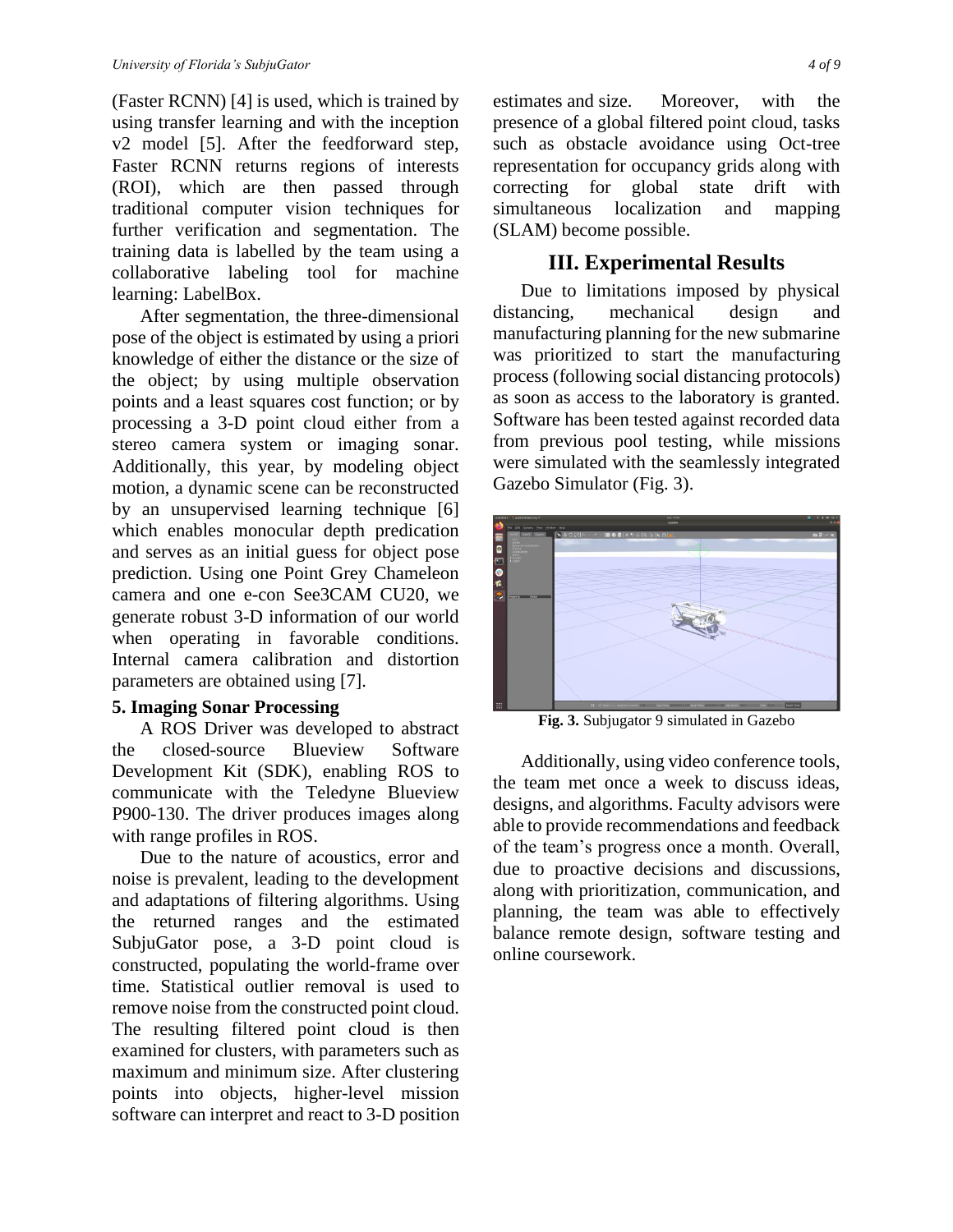# **IV. ACKNOWLEDGMENTS**

University of Florida MIL SubjuGator team would like to thank everyone who has supported us throughout the year, including the University of Florida's Electrical and Computer Engineering Department, Mechanical and Aerospace Engineering Department, and the students and faculty in UF's CIMAR (Center for Intelligent Machines and Robotics).

We would also like to thank several former students who have contributed to our team financially and with advice. Each of the following corporate sponsors were gracious in assist with both monetary and product donations:

- Diamond Sponsor: Harris Corporation
- Gold Sponsors: UF Dept. of Electrical and Computer Engineering, UF Dept. of Mechanical and Aerospace Engineering. Texas Instruments
- Silver Sponsors: Erik de la Iglesia, JD<sup>2</sup>, Lockheed Martin, SolidWorks, IEEE Gainesville Section, Altera, Advanced Circuits, DigiKey

The latest SubjuGator developments can be found on our web page [www.subjugator.org](http://www.subjugator.org/) or by following us on twitter [@SubjuGatorUF.](https://twitter.com/subjugatoruf)

# **VII. REFERENCES**

- [1] P. Miller, J. Farrell, Y. Zhao, and V. Djapic, "Autonomous underwater vehicle navigation," *IEEE Journal of Oceanic Engineering*, Vol. 35, No. 3, pp. 663–678, July 2010.
- [2] L. Biagiotti and C. Melchiorri, *Trajectory Planning for Automatic Machines and Robots*. Springer, 2008.
- [3] P. Walters, R. Kamalapurkar, F. Voight, E. Schwartz, W. Dixon, "Online Approximate Optimal Station Keeping of a Marine Craft in the Presence of a Current." *IEEE Transactions on Robotics*, Vol. 30, No. 2, pp 486-496, April 2018.
- [4] S. Ren, K. He, R. Girshick and J. Sun, "Faster R-CNN: Towards Real-Time Object Detection with Region Proposal Networks", *IEEE Transactions on Pattern Analysis and Machine Intelligence*, Vol. 39, No 6, pp. 1137-1149, 2017.
- [5] C. Szegedy, V. Vanhoucke, S. Ioffe, J. Shlens and Z. Wojna, "Rethinking the Inception Architecture for Computer Vision", *Arxiv.org*, 2015. [Online]. Available:

[https://arxiv.org/abs/1512.00567.](https://arxiv.org/abs/1512.00567)

[6] V. Casser, S. Pirk, R. Mahjourian, and A. Angelova. "Depth Prediction Without the Sensors: Leveraging Structure for Unsupervised Learning from Monocular Videos", *Arxiv.org*, 2018. [Online]. Available:

[https://arxiv.org/abs/1811.06152.](https://arxiv.org/abs/1811.06152)

[7] Z. Zhang, "Flexible camera calibration by viewing a plane from unknown orientations," *IEEE Proc. International Conference on Computer Vision*, Vol. 1, pp. 666–673, 1999.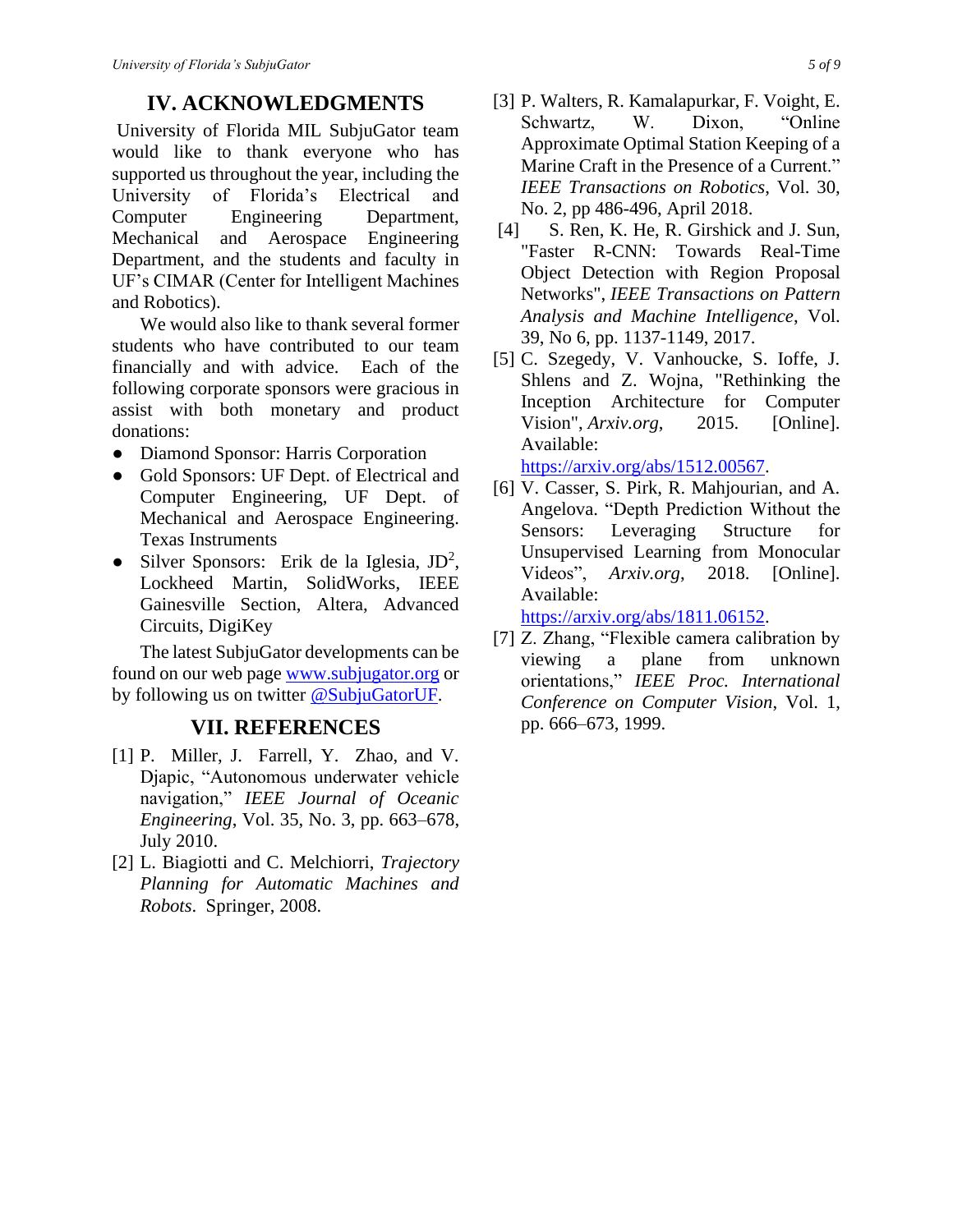| <b>APPENDIX</b>              |                       |                  |                                                      |               |
|------------------------------|-----------------------|------------------|------------------------------------------------------|---------------|
| Component                    | <b>Vendor</b>         | Model/Type       | <b>Specs</b>                                         | Cost (if new) |
| <b>Buoyancy Control</b>      | No hardware           |                  | Positively buoyant;<br>thrusters<br>control<br>depth |               |
| Frame                        | Dragon plate          | Carbon fiber     | Space frame                                          |               |
| Frame                        | <b>Student Design</b> | Aluminum         | Frame core                                           |               |
| <b>Waterproof Housing</b>    | <b>Student Design</b> | Aluminum         | Main vessel                                          |               |
| <b>Waterproof Housing</b>    | <b>Student Design</b> | Aluminum         | Navigation vessel                                    |               |
| <b>Waterproof Housing</b>    | <b>Student Design</b> | Aluminum         | Pneumatic vessel                                     |               |
| <b>Waterproof Housing</b>    | <b>Blue Robotics</b>  | Aluminum         | Downward camera<br>vessel                            |               |
| <b>Waterproof Housing</b>    | <b>Student Design</b> | Aluminum         | <b>Power Vessel</b>                                  |               |
| <b>Waterproof Connectors</b> | SubConn               | Wet-connect      | External wet-mate<br>connectors                      |               |
| <b>Waterproof Connectors</b> | <b>SEACON</b>         | Wet-connect      | External wet-mate<br>connectors                      |               |
| <b>Thrusters</b>             | <b>Blue Robotics</b>  | <b>T200</b>      |                                                      | \$169         |
| <b>Motor Control</b>         | <b>Blue Robotics</b>  | <b>Basic ESC</b> | $7-26v,$<br>30amp,<br><b>PWM</b>                     | \$25          |
| Propellers                   | <b>Blue Robotics</b>  | <b>Stock</b>     |                                                      |               |
| <b>Actuators (Pneumatic)</b> | Clippard              |                  | Double acting $\frac{1}{2}$ "<br>bore, 1/2" stroke   |               |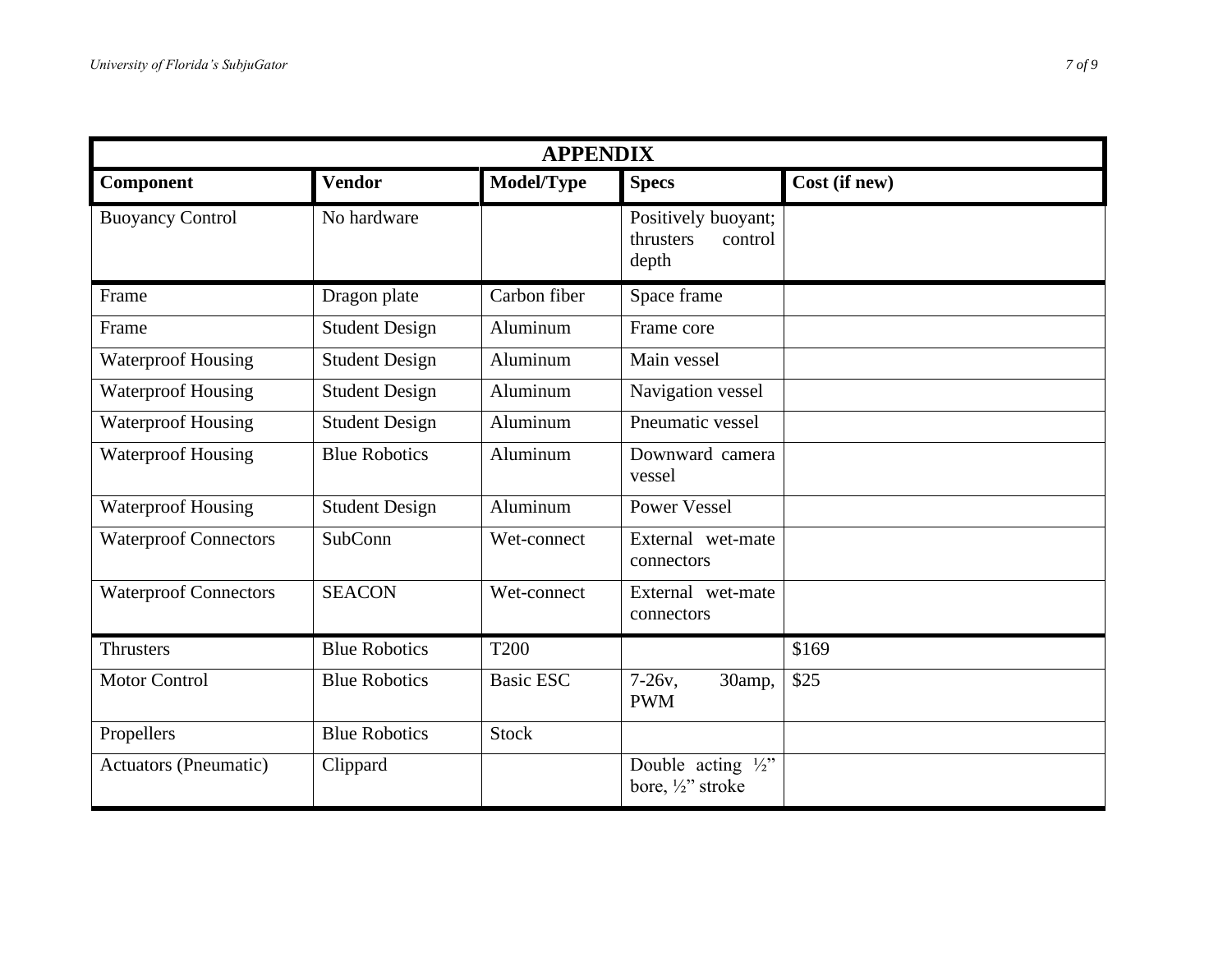| <b>Battery</b>                      | <b>MaxAmps</b>        | LiPo            | 5450<br>6S<br>LiPo<br>22.2v                                                      |       |
|-------------------------------------|-----------------------|-----------------|----------------------------------------------------------------------------------|-------|
| Converter                           | <b>Student Design</b> |                 | Power<br>over<br>Ethernet (POE)                                                  |       |
| Regulator                           | Many                  |                 |                                                                                  |       |
| <b>CPU</b>                          | Intel                 | <b>NUC 10</b>   | Intel <sup>®</sup><br><b>NUC</b><br>10<br>Performance Mini<br>PC<br>NUC10i5FNKPA | \$140 |
| <b>CPU</b>                          | Nvidia                | Jetson          | Jetson Xavier NX                                                                 | \$500 |
| <b>GPGPU</b>                        | Nvidia                | <b>GTX 1080</b> |                                                                                  | \$600 |
| <b>Internal Comm Interface</b>      | Student-designed      |                 | <b>CAN</b>                                                                       |       |
| <b>Internal Comm Interface</b>      | Various               |                 | <b>USB</b>                                                                       |       |
| <b>External Comm Interface</b>      |                       |                 | Ethernet                                                                         |       |
| Programming Language 1              | $C++$                 |                 |                                                                                  |       |
| Programming Language 2              | Python                |                 |                                                                                  |       |
| Compass                             | <b>PNI</b>            | <b>TCM MB</b>   |                                                                                  |       |
| Inertial Measurement Unit<br>(MU)   | Sensonar              | <b>STIM300</b>  | 9-axis                                                                           |       |
| Velocity<br>Doppler<br>Log<br>(DVL) | Teledyne              | Explorer        | 600kHz                                                                           |       |
| Camera(s)                           | Point Grey            | <b>BlackFly</b> | 5.0 MP, 22fps                                                                    |       |
| Camera(s)                           | Point Grey            | Chameleon       | MP,<br>1.3<br>18fps,<br><b>USB 2.0</b>                                           |       |
| Camera(s)                           | e-con Systems         | See3CAM<br>CU20 | 2.0 MP HDR, HD<br>at 45fps, USB 3.0                                              | \$89  |